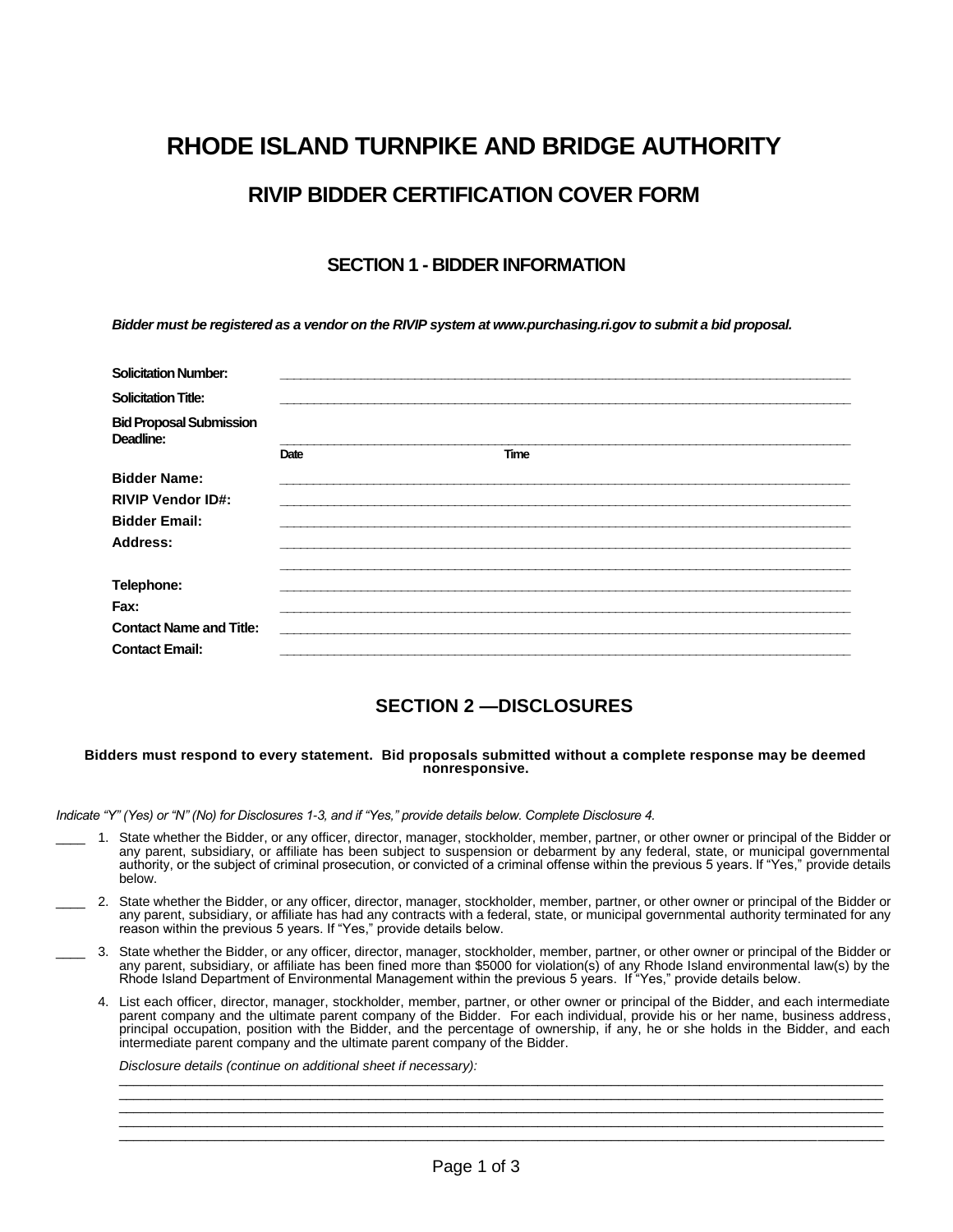## **SECTION 3 —CERTIFICATIONS**

#### **Bidders must respond to every statement. Bid proposals submitted without a complete response may be deemed nonresponsive.**

*Indicate "Y" (Yes) or "N" (No), and if "No," provide details below.*

#### **THE BIDDER CERTIFIES THAT:**

- \_\_\_\_ 1. The Bidder will immediately disclose, in writing, to the Authority any potential conflict of interest which may occur during the term of any contract awarded pursuant to this solicitation.
- \_\_\_\_ 2. The Bidder possesses all licenses and anyone who will perform any work will possess all licenses required by applicable federal, state, and local law necessary to perform the requirements of any contract awarded pursuant to this solicitation and will maintain all required licenses during the term of any contract awarded pursuant to this solicitation. In the event that any required license shall lapse or be restricted or suspended, the Bidder shall immediately notify the Authority in writing.
- \_\_\_\_ 3. The Bidder will maintain all required insurance during the term of any contract pursuant to this solicitation. In the event that any required insurance shall lapse or be canceled, the Bidder will immediately notify the Authority in writing.
- \_\_\_\_ 4. The Bidder understands that falsification of any information in this bid proposal or failure to notify the Authority of any changes in any disclosures or certifications in this Bidder Certification may be grounds for suspension, debarment, and/or prosecution for fraud.
- \_\_\_\_ 5. The Bidder has not paid and will not pay any bonus, commission, fee, gratuity, or other remuneration to any employee or official of the State of Rhode Island or any subdivision of the State of Rhode Island or other governmental authority, including the Authority, for the purpose of obtaining an award of a contract pursuant to this solicitation. The Bidder further certifies that no bonus, commission, fee, gratuity, or other remuneration has been or will be received from any third party or paid to any third party contingent on the award of a contract pursuant to this solicitation.
- \_\_\_ 6. This bid proposal is not a collusive bid proposal. Neither the Bidder, nor any of its owners, stockholders, members, partners, principals, directors, managers, officers, employees, or agents has in any way colluded, conspired, or agreed, directly or indirectly, with any other bidder or person to submit a collusive bid proposal in response to the solicitation or to refrain from submitting a bid proposal in response to the solicitation, or has in any manner, directly or indirectly, sought by agreement or collusion or other communication with any other bidder or person to fix the price or prices in the bid proposal or the bid proposal of any other bidder, or to fix any overhead, profit, or cost component of the bid price in the bid proposal or the bid proposal of any other bidder, or to secure through any collusion, conspiracy, or unlawful agreement any advantage against the State of Rhode Island or any person with an interest in the contract awarded pursuant to this solicitation. The bid price in the bid proposal is fair and proper and is not tainted by any collusion, conspiracy, or unlawful agreement on the part of the Bidder, its owners, stockholders, members, partners, principals, directors, managers, officers, employees, or agents.
- \_\_\_\_ 7. The Bidder: (i) is not identified on the General Treasurer's list created pursuant to R.I. Gen. Laws § 37-2.5-3 as a person or entity engaging in investment activities in Iran described in § 37-2.5-2(b); and (ii) is not engaging in any such investment activities in Iran.

\_\_\_\_\_\_\_\_\_\_\_\_\_\_\_\_\_\_\_\_\_\_\_\_\_\_\_\_\_\_\_\_\_\_\_\_\_\_\_\_\_\_\_\_\_\_\_\_\_\_\_\_\_\_\_\_\_\_\_\_\_\_\_\_\_\_\_\_\_\_\_\_\_\_\_\_\_\_\_\_\_\_\_\_\_\_\_\_\_\_\_\_\_\_\_\_\_\_\_\_\_\_\_\_\_\_\_\_\_\_\_\_\_\_ \_\_\_\_\_\_\_\_\_\_\_\_\_\_\_\_\_\_\_\_\_\_\_\_\_\_\_\_\_\_\_\_\_\_\_\_\_\_\_\_\_\_\_\_\_\_\_\_\_\_\_\_\_\_\_\_\_\_\_\_\_\_\_\_\_\_\_\_\_\_\_\_\_\_\_\_\_\_\_\_\_\_\_\_\_\_\_\_\_\_\_\_\_\_\_\_\_\_\_\_\_\_\_\_\_\_\_\_\_\_\_\_\_\_ \_\_\_\_\_\_\_\_\_\_\_\_\_\_\_\_\_\_\_\_\_\_\_\_\_\_\_\_\_\_\_\_\_\_\_\_\_\_\_\_\_\_\_\_\_\_\_\_\_\_\_\_\_\_\_\_\_\_\_\_\_\_\_\_\_\_\_\_\_\_\_\_\_\_\_\_\_\_\_\_\_\_\_\_\_\_\_\_\_\_\_\_\_\_\_\_\_\_\_\_\_\_\_\_\_\_\_\_\_\_\_\_\_\_ \_\_\_\_\_\_\_\_\_\_\_\_\_\_\_\_\_\_\_\_\_\_\_\_\_\_\_\_\_\_\_\_\_\_\_\_\_\_\_\_\_\_\_\_\_\_\_\_\_\_\_\_\_\_\_\_\_\_\_\_\_\_\_\_\_\_\_\_\_\_\_\_\_\_\_\_\_\_\_\_\_\_\_\_\_\_\_\_\_\_\_\_\_\_\_\_\_\_\_\_\_\_\_\_\_\_\_\_\_\_\_\_\_\_ \_\_\_\_\_\_\_\_\_\_\_\_\_\_\_\_\_\_\_\_\_\_\_\_\_\_\_\_\_\_\_\_\_\_\_\_\_\_\_\_\_\_\_\_\_\_\_\_\_\_\_\_\_\_\_\_\_\_\_\_\_\_\_\_\_\_\_\_\_\_\_\_\_\_\_\_\_\_\_\_\_\_\_\_\_\_\_\_\_\_\_\_\_\_\_\_\_\_\_\_\_\_\_\_\_\_\_\_\_\_\_\_\_\_ \_\_\_\_\_\_\_\_\_\_\_\_\_\_\_\_\_\_\_\_\_\_\_\_\_\_\_\_\_\_\_\_\_\_\_\_\_\_\_\_\_\_\_\_\_\_\_\_\_\_\_\_\_\_\_\_\_\_\_\_\_\_\_\_\_\_\_\_\_\_\_\_\_\_\_\_\_\_\_\_\_\_\_\_\_\_\_\_\_\_\_\_\_\_\_\_\_\_\_\_\_\_\_\_\_\_\_\_\_\_\_\_\_\_ \_\_\_\_\_\_\_\_\_\_\_\_\_\_\_\_\_\_\_\_\_\_\_\_\_\_\_\_\_\_\_\_\_\_\_\_\_\_\_\_\_\_\_\_\_\_\_\_\_\_\_\_\_\_\_\_\_\_\_\_\_\_\_\_\_\_\_\_\_\_\_\_\_\_\_\_\_\_\_\_\_\_\_\_\_\_\_\_\_\_\_\_\_\_\_\_\_\_\_\_\_\_\_\_\_\_\_\_\_\_\_\_\_\_ \_\_\_\_\_\_\_\_\_\_\_\_\_\_\_\_\_\_\_\_\_\_\_\_\_\_\_\_\_\_\_\_\_\_\_\_\_\_\_\_\_\_\_\_\_\_\_\_\_\_\_\_\_\_\_\_\_\_\_\_\_\_\_\_\_\_\_\_\_\_\_\_\_\_\_\_\_\_\_\_\_\_\_\_\_\_\_\_\_\_\_\_\_\_\_\_\_\_\_\_\_\_\_\_\_\_\_\_\_\_\_\_\_\_ \_\_\_\_\_\_\_\_\_\_\_\_\_\_\_\_\_\_\_\_\_\_\_\_\_\_\_\_\_\_\_\_\_\_\_\_\_\_\_\_\_\_\_\_\_\_\_\_\_\_\_\_\_\_\_\_\_\_\_\_\_\_\_\_\_\_\_\_\_\_\_\_\_\_\_\_\_\_\_\_\_\_\_\_\_\_\_\_\_\_\_\_\_\_\_\_\_\_\_\_\_\_\_\_\_\_\_\_\_\_\_\_\_\_ \_\_\_\_\_\_\_\_\_\_\_\_\_\_\_\_\_\_\_\_\_\_\_\_\_\_\_\_\_\_\_\_\_\_\_\_\_\_\_\_\_\_\_\_\_\_\_\_\_\_\_\_\_\_\_\_\_\_\_\_\_\_\_\_\_\_\_\_\_\_\_\_\_\_\_\_\_\_\_\_\_\_\_\_\_\_\_\_\_\_\_\_\_\_\_\_\_\_\_\_\_\_\_\_\_\_\_\_\_\_\_\_\_\_ \_\_\_\_\_\_\_\_\_\_\_\_\_\_\_\_\_\_\_\_\_\_\_\_\_\_\_\_\_\_\_\_\_\_\_\_\_\_\_\_\_\_\_\_\_\_\_\_\_\_\_\_\_\_\_\_\_\_\_\_\_\_\_\_\_\_\_\_\_\_\_\_\_\_\_\_\_\_\_\_\_\_\_\_\_\_\_\_\_\_\_\_\_\_\_\_\_\_\_\_\_\_\_\_\_\_\_\_\_\_\_\_\_\_ \_\_\_\_\_\_\_\_\_\_\_\_\_\_\_\_\_\_\_\_\_\_\_\_\_\_\_\_\_\_\_\_\_\_\_\_\_\_\_\_\_\_\_\_\_\_\_\_\_\_\_\_\_\_\_\_\_\_\_\_\_\_\_\_\_\_\_\_\_\_\_\_\_\_\_\_\_\_\_\_\_\_\_\_\_\_\_\_\_\_\_\_\_\_\_\_\_\_\_\_\_\_\_\_\_\_\_\_\_\_\_\_\_\_

\_\_\_\_ 8. The Bidder will comply with all of the laws that are incorporated into and/or applicable to any contract with the Authority.

*Certification details (continue on additional sheet if necessary):*